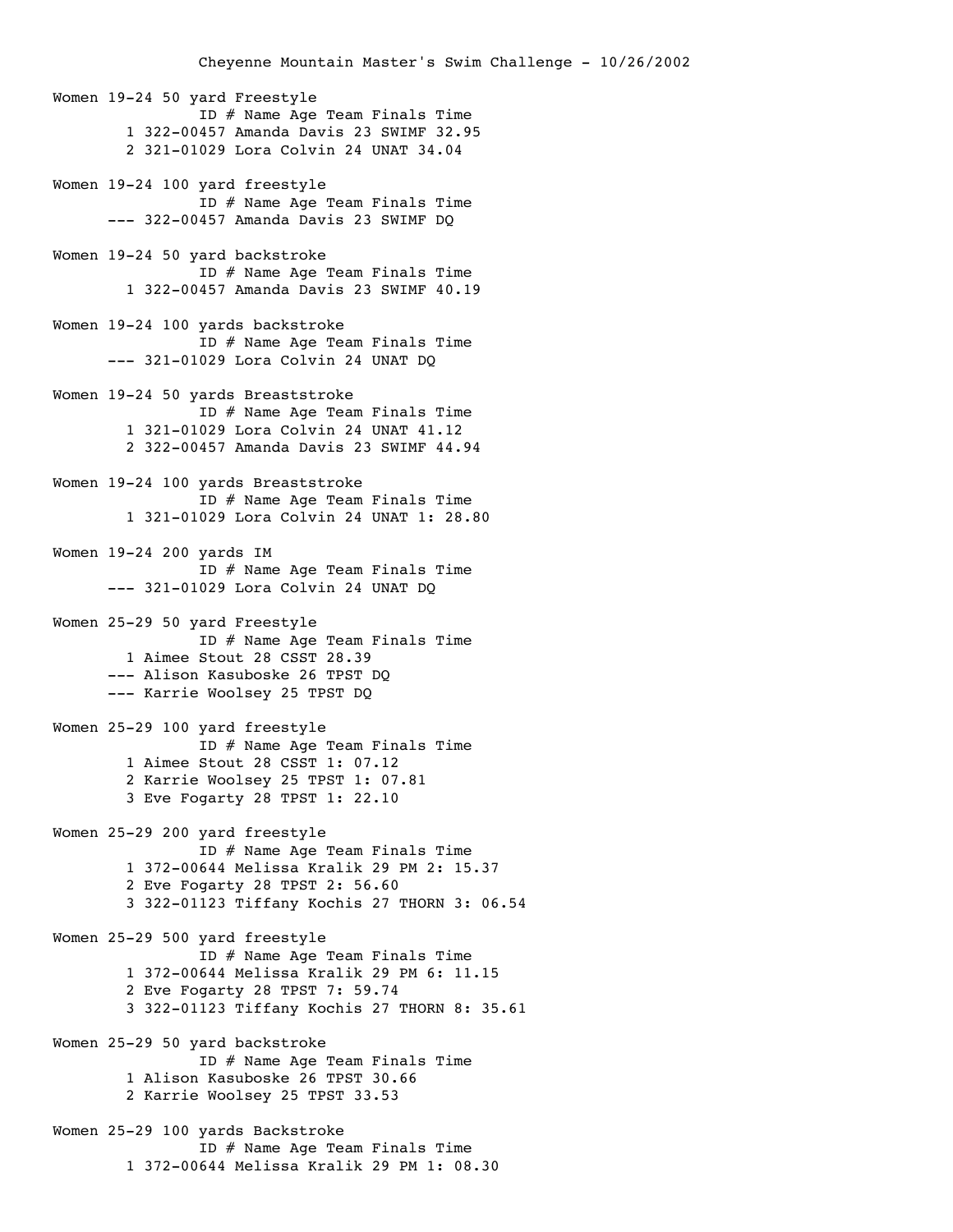2 Alison Kasuboske 26 TPST 1: 08.40 --- Karrie Woolsey 25 TPST DQ Women 25-29 50 yards Breaststroke ID # Name Age Team Finals Time 1 Emily Hanson 25 TPST 37.88 2 Aimee Stout 28 CSST 38.17 Women 25-29 100 yards Breaststroke ID # Name Age Team Finals Time 1 Emily Hanson 25 TPST 1: 22.95 2 Aimee Stout 28 CSST 1: 24.32 Women 25-29 50 Yard Butterfly ID # Name Age Team Finals Time 1 Alison Kasuboske 26 TPST 29.99 2 Aimee Stout 28 CSST 34.95 --- Emily Hanson 25 TPST DQ Women 25-29 200 yards IM ID # Name Age Team Finals Time 1 Alison Kasuboske 26 TPST 2: 30.84 2 Emily Hanson 25 TPST 2: 47.02 Women 30-34 50 yard Freestyle ID # Name Age Team Finals Time 1 322-01305 Natalie Becker 32 PPYM 29.82 2 322-01399 Michelle Gutmann 34 AFAM 30.36 3 Kathleen Cefus 32 TPST 30.90 Women 30-34 100 yard freestyle ID # Name Age Team Finals Time 1 322-01399 Michelle Gutmann 34 AFAM 1: 08.50 Women 30-34 200 yard Freestyle ID # Name Age Team Finals Time 1 Kathleen Cefus 32 TPST 2: 32.50 2 322-01305 Natalie Becker 32 PPYM 2: 35.00 Women 30-34 500 yard freestyle ID # Name Age Team Finals Time 1 322-01399 Michelle Gutmann 34 AFAM 6: 54.20 2 322-01124 Robin Gorrell 30 THORN 7: 28.65 Women 30-34 50 yard backstroke ID # Name Age Team Finals Time 1 322-01124 Robin Gorrell 30 THORN 39.38 Women 30-34 100 Yard Backstroke ID # Name Age Team Finals Time 1 Jennifer Locke 30 CSST 1: 16.78 Women 30-34 100 yards Breaststroke ID # Name Age Team Finals Time 1 322-01399 Michelle Gutmann 34 AFAM 1: 23.77 Women 30-34 50 Yard Butterfly ID # Name Age Team Finals Time 1 Jennifer Locke 30 CSST 33.21 2 Kathleen Cefus 32 TPST 34.80 3 322-01305 Natalie Becker 32 PPYM 36.66 Women 35-39 100 yard freestyle ID # Name Age Team Finals Time

1 321-00792 Susanne Divelbiss 37 PM 59.74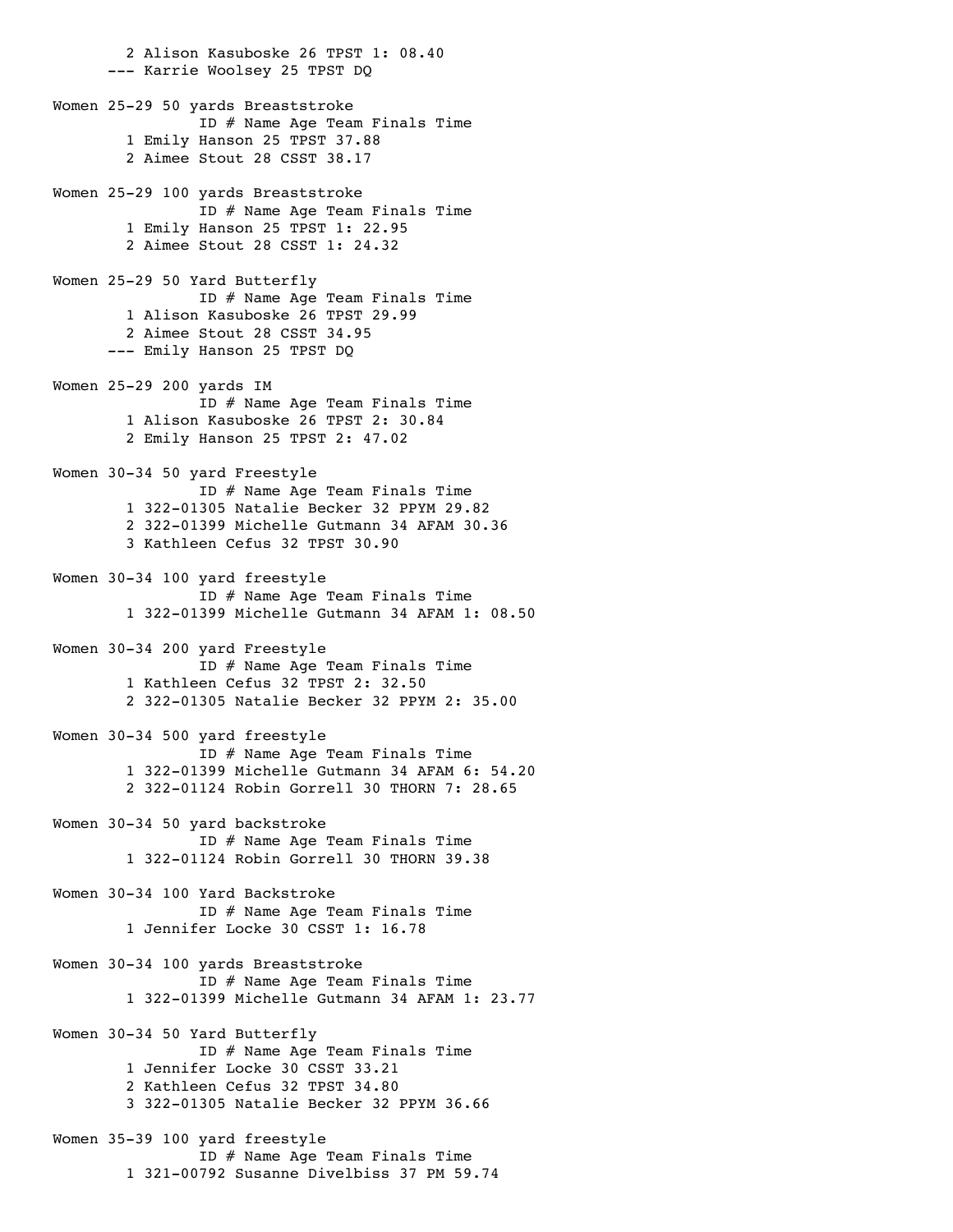Women 35-39 200 yard freestyle ID # Name Age Team Finals Time 1 322-00983Holly Jenkins 35 THORN 2: 29.12 Women's 35-39 500 yard freestyle ID # Name Age Team Finals Time 1 321-00792 Susanne Divelbiss 37 PM 6: 17.59 Women 35-39 50 yard backstroke ID # Name Age Team Finals Time 1 322-00983 Holly Jenkins 35 THORN 31.82 Women 35-39 100 yards backstroke ID # Name Age Team Finals Time 1 322-00983Holly Jenkins 35 THORN 1: 08.67 2 321-00792 Susanne Divelbiss 37 PM 1: 12.76 Women 35-39 50 Yard Butterfly ID # Name Age Team Finals Time 1 322-00983 Holly Jenkins 35 THORN 35.83 Women 35-39 100 Yard Butterfly ID # Name Age Team Finals Time 1 321-00792 Susanne Divelbiss 37 PM 1: 06.93 Women 40-44 50 yard Freestyle ID # Name Age Team Finals Time 1 322-00500 Karen Reeder 40 AFAM 28.42 2 Lisa Maytag 44 UNAT 48.01 Women 40-44 200 yard Freestyle ID # Name Age Team Finals Time 1 Cathy Drozda 43 THORN 2: 15.40 2 322-00500 Karen Reeder 40 AFAM 2: 26.18 Women 40-44 1650 yard Freestyle ID # Name Age Team Finals Time 1 322-00500 Karen Reeder 40 AFAM 19: 36.67 2 Alice Childers 43 CSST 23: 39.63 Women 40-44 50 yard backstroke ID # Name Age Team Finals Time 1 Alice Childers 43 CSST 38.55 Women 40-44 100 yards backstroke ID # Name Age Team Finals Time 1 Alice Childers 43 CSST 1: 22.57 Women 40-44 50 yards Breaststroke ID # Name Age Team Finals Time 1 322-00500 Karen Reeder 40 AFAM 37.37 2 Carina Murphy 42 CSST 39.12 --- 322-00239 Karen Busovsky 44 CSST DQ Women 40-44 100 yards Breaststroke ID # Name Age Team Finals Time 1 322-00239 Karen Busovsky 44 CSST 1: 20.84 2 Carina Murphy 42 CSST 1: 24.78 Women 40-44 50 Yard Butterfly ID # Name Age Team Finals Time 1 Cathy Drozda 43 THORN 42.69

Women 40-44 200 yards IM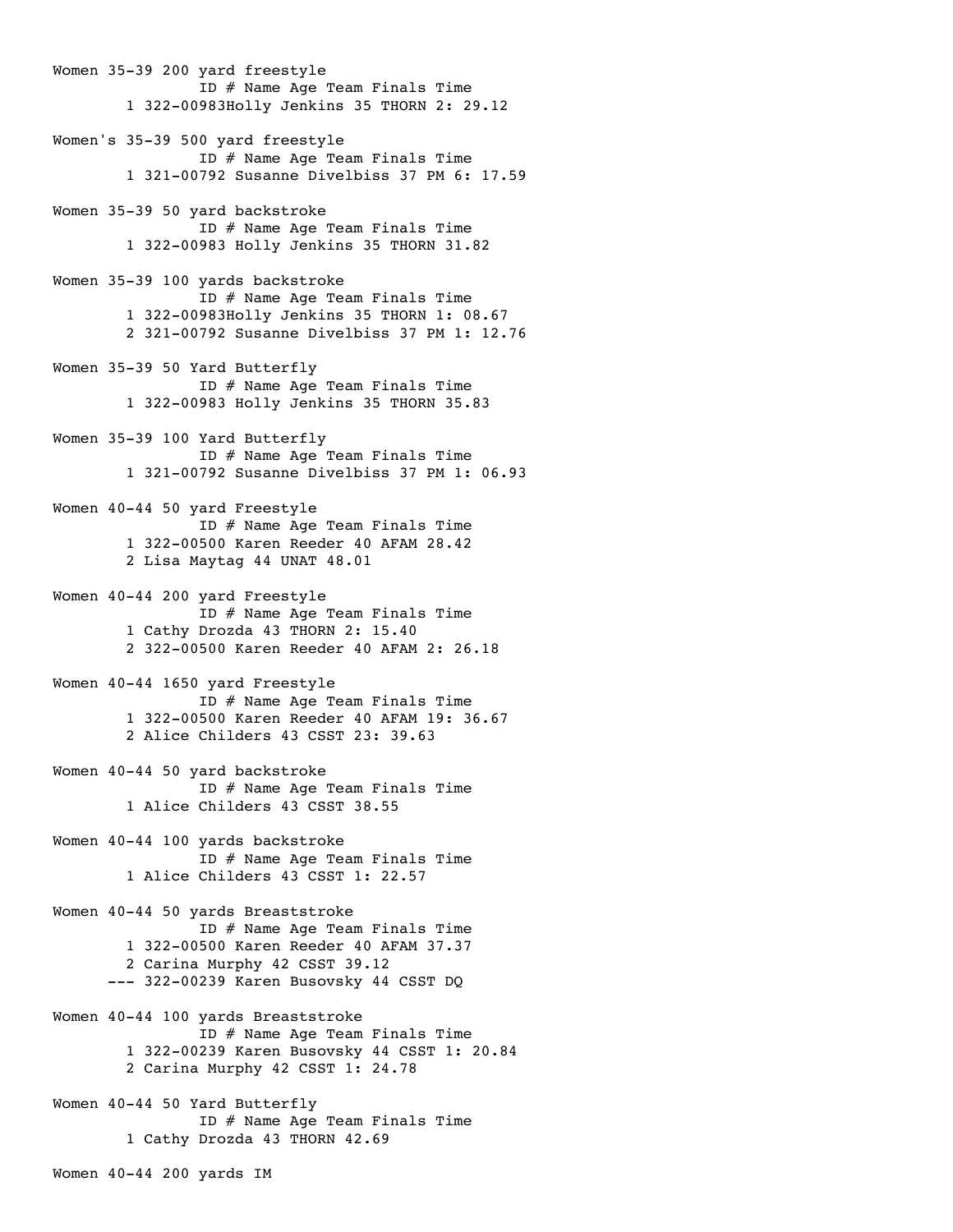ID # Name Age Team Finals Time 1 Cathy Drozda 43 THORN 2: 33.57 2 322-00239 Karen Busovsky 44 CSST 2: 55.78 --- Carina Murphy 42 CSST DQ Women 45-49 100 yard freestyle ID # Name Age Team Finals Time 1 322-00406 Rebecca Pyle 46 SWIMF 1: 07.45 Women 45-49 200 yard Freestyle ID # Name Age Team Finals Time 1 322-00406 Rebecca Pyle 46 SWIMF 2: 30.47 Women 45-49 50 Yard Butterfly ID # Name Age Team Finals Time 1 322-00406 Rebecca Pyle 46 SWIMF 34.73 Women 45-49 100 Yard Butterfly ID # Name Age Team Finals Time 1 322-00406 Rebecca Pyle 46 SWIMF 1: 17.72 Women 50-54 50 yard Freestyle ID # Name Age Team Finals Time --- 322-01283 Cheryl Brunger 51 HIGHL DQ Women 50-54 200 yard Freestyle ID # Name Age Team Finals Time 1 Kristy King 54 UNAT 2: 37.98 --- 322-01283 Cheryl Brunger 51 HIGHL DQ Women 50-54 500 yard freestyle ID # Name Age Team Finals Time --- Kristy King 54 UNAT DQ --- 322-01283 Cheryl Brunger 51 HIGHL DQ Women 50-54 1650 yard Freestyle ID # Name Age Team Finals Time 1 322-00082 Lynn Rhue 50 UNAT 24: 46.64 Women 50-54 50 yards Breaststroke ID # Name Age Team Finals Time --- 322-01283 Cheryl Brunger 51 HIGHL DQ Women 50-54 100 Yard Butterfly ID # Name Age Team Finals Time 1 Kristy King 54 UNAT 1: 27.43 Women 75-79 50 yard Freestyle ID # Name Age Team Finals Time 1 322-00276 Willie Gatza 77 UNAT 1: 09.07 Women 75-79 50 yard backstroke ID # Name Age Team Finals Time 1 322-00276 Willie Gatza 77 UNAT 1: 26.21 Women 75-79 100 Yard Backstroke ID # Name Age Team Finals Time 1 322-00276 Willie Gatza 77 UNAT 3: 17.42 Women 75-79 50 yards Breaststroke ID # Name Age Team Finals Time 1 322-00276 Willie Gatza 77 UNAT 2: 12.99

Women 75-79 50 Yard Butterfly ID # Name Age Team Finals Time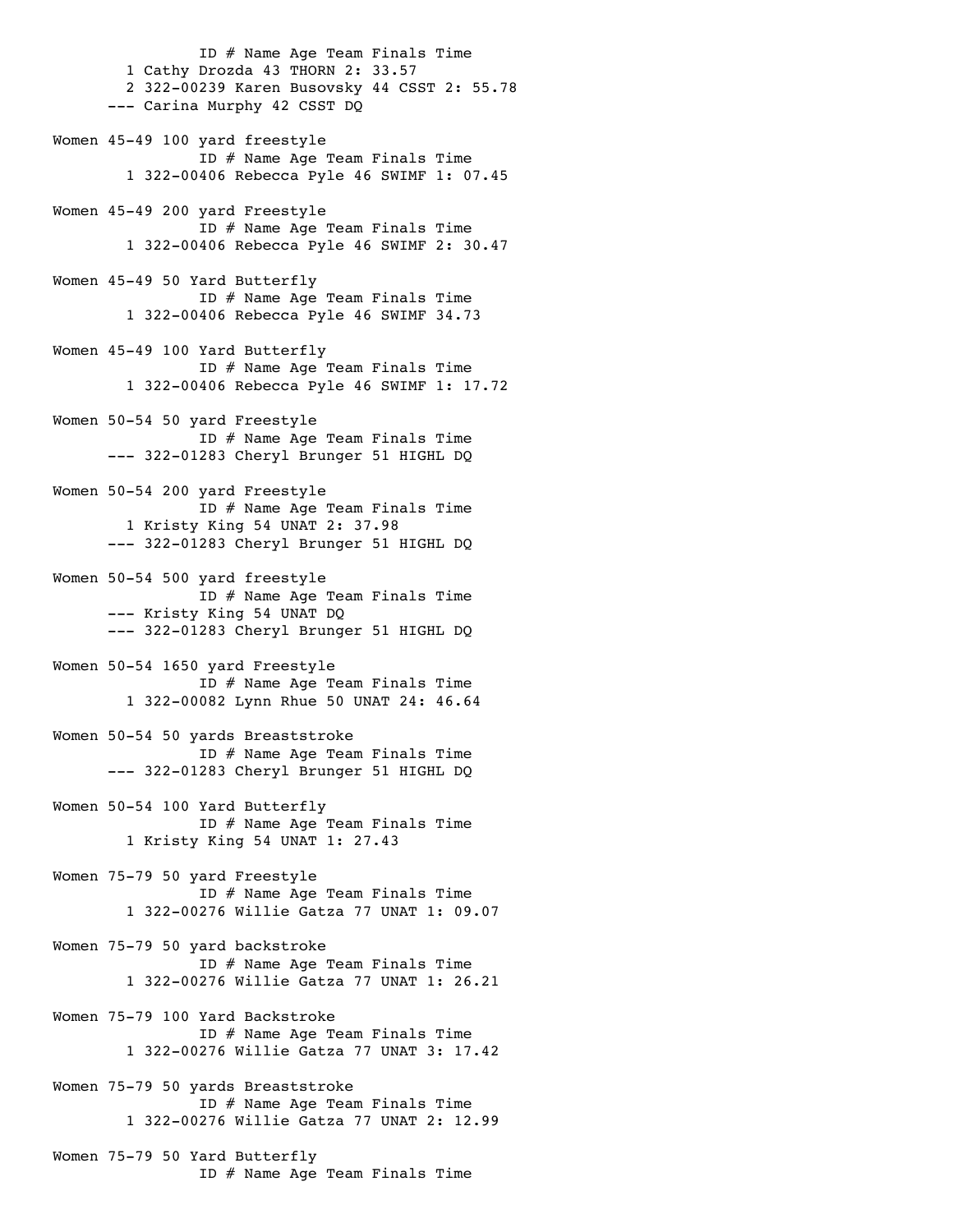1 322-00276 Willie Gatza 77 UNAT 1: 52.75 Men 19-24 100 yard Freestyle ID # Name Age Team Finals Time 1 322-01009 Robert Manning 21 PM 57.49 Men 19-24 100 Yard Butterfly ID # Name Age Team Finals Time 1 322-01009 Robert Manning 21 PM 1: 00.20 Men 25-29 50 yard freestyle ID # Name Age Team Finals Time 1 Lorin Padilla 26 THORN 26.33 Men 25-29 100 yard freestyle ID # Name Age Team Finals Time --- Lorin Padilla 26 THORN DQ Men 25-29 200 yard freestyle ID # Name Age Team Finals Time 1 Lorin Padilla 26 THORN 2: 11.53 Men 25-29 50 Yard Butterfly ID # Name Age Team Finals Time 1 Lorin Padilla 26 THORN 26.79 Men 25-29 100 Yard Butterfly ID # Name Age Team Finals Time 1 Lorin Padilla 26 THORN 1: 02.44 Men 30-34 50 yard Freestyle ID # Name Age Team Finals Time 1 Luther Ochoa 32 THORN 28.06 Men 30-34 100 yard Freestyle ID # Name Age Team Finals Time 1 Joe Fogarty 32 TPST 59.94 Men 30-34 200 yard Freestyle ID # Name Age Team Finals Time 1 Joe Fogarty 32 TPST 2: 08.65 Men 30-34 50 Yard Breaststroke ID # Name Age Team Finals Time 1 Luther Ochoa 32 THORN 34.96 Men 30-34 200 yards IM ID # Name Age Team Finals Time 1 Joe Fogarty 32 TPST 2: 23.19 Men 35-39 50 yard Freestyle ID # Name Age Team Finals Time 1 Matt Troyer 36 TPST 24.85 2 Rick Smith 37 AFAM 26.11 3 Greg Von Berg 37 VORTX 27.12 4 322-01339 Jim Hanson 39 CSST 28.38 5 1107 Robert Starr 38 SQUID 33.24 Men 35-39 100 yard freestyle ID # Name Age Team Finals Time 1 Matt Troyer 36 TPST 54.73 2 Rick Smith 37 AFAM 57.30 3 Greg Von Berg 37 VORTX 1: 00.00

Men 35-39 200 yard Freestyle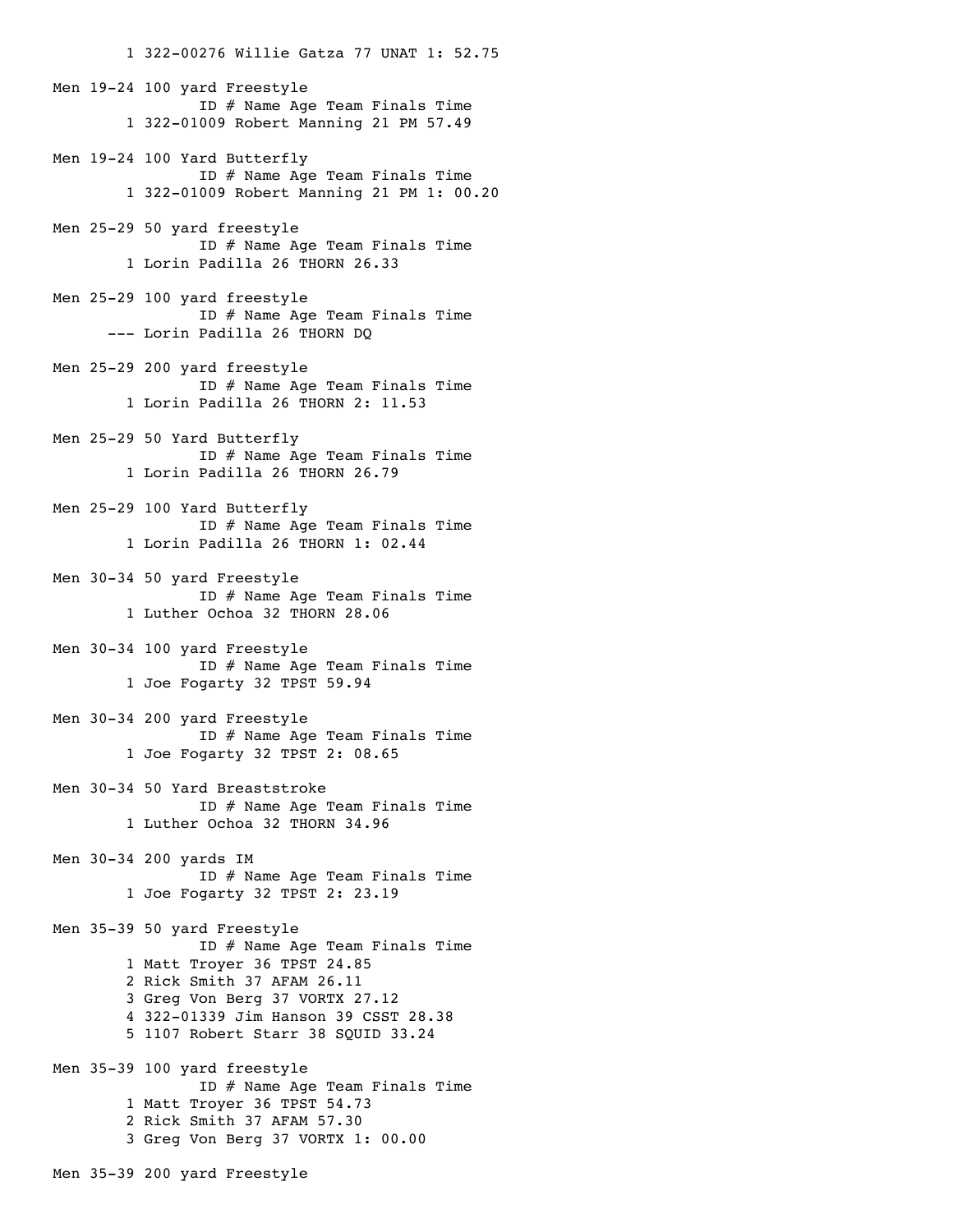ID # Name Age Team Finals Time 1 Rick Smith 37 AFAM 2: 08.16 Men 35-39 500 yard freestyle ID # Name Age Team Finals Time 1 322-00501 Dave Reeder 35 AFAM 5: 55.75 2 Rick Smith 37 AFAM 6: 06.38 3 322-01339 Jim Hanson 39 CSST 7: 07.31 Men 35-39 1650 yard Freestyle ID # Name Age Team Finals Time 1 322-01339 Jim Hanson 39 CSST 23: 13.57 Men 35-39 50 yard backstroke ID # Name Age Team Finals Time 1 Matt Troyer 36 TPST 29.73 Men 35-39 50 Yard Breaststroke ID # Name Age Team Finals Time 1 322-00501 Dave Reeder 35 AFAM 35.34 Men 35-39 100 yards Breaststroke ID # Name Age Team Finals Time 1 1107 Robert Starr 38 SQUID 1: 28.98 Men 35-39 50 Yard Butterfly ID # Name Age Team Finals Time 1 322-01339 Jim Hanson 39 CSST 34.45 --- Matt Troyer 36 TPST DQ Men 35-39 200 yards IM ID # Name Age Team Finals Time 1 322-00501 Dave Reeder 35 AFAM 2: 21.80 Men 45-49 50 yard Freestyle ID # Name Age Team Finals Time 1 322-01303 Stuart Waterbury 48 BLDRY 25.03 2 322-00630 Dennis Gimlin 46 PM 32.99 Men 45-49 100 yard freestyle ID # Name Age Team Finals Time 1 322-00799 John Hughes 49 HIGHL 53.07 2 322-01303 Stuart Waterbury 48 BLDRY 55.53 Men 45-49 200 yard Freestyle ID # Name Age Team Finals Time 1 322-00011 Jamie Louie 45 CSST 2: 33.59 2 322-00630 Dennis Gimlin 46 PM 2: 57.19 Men 45-49 50 Yard Backstroke ID # Name Age Team Finals Time 1 322-00630 Dennis Gimlin 46 PM 40.73 Men 45-49 100 yards Backstroke ID # Name Age Team Finals Time 1 322-00799 John Hughes 49 HIGHL 1: 01.60 2 322-00630 Dennis Gimlin 46 PM 1: 56.60 Men 45-49 50 Yard Breaststroke ID # Name Age Team Finals Time 1 322-01303 Stuart Waterbury 48 BLDRY 30.91 2 322-00011 Jamie Louie 45 CSST 31.51 Men 45-49 100 yards Breaststroke ID # Name Age Team Finals Time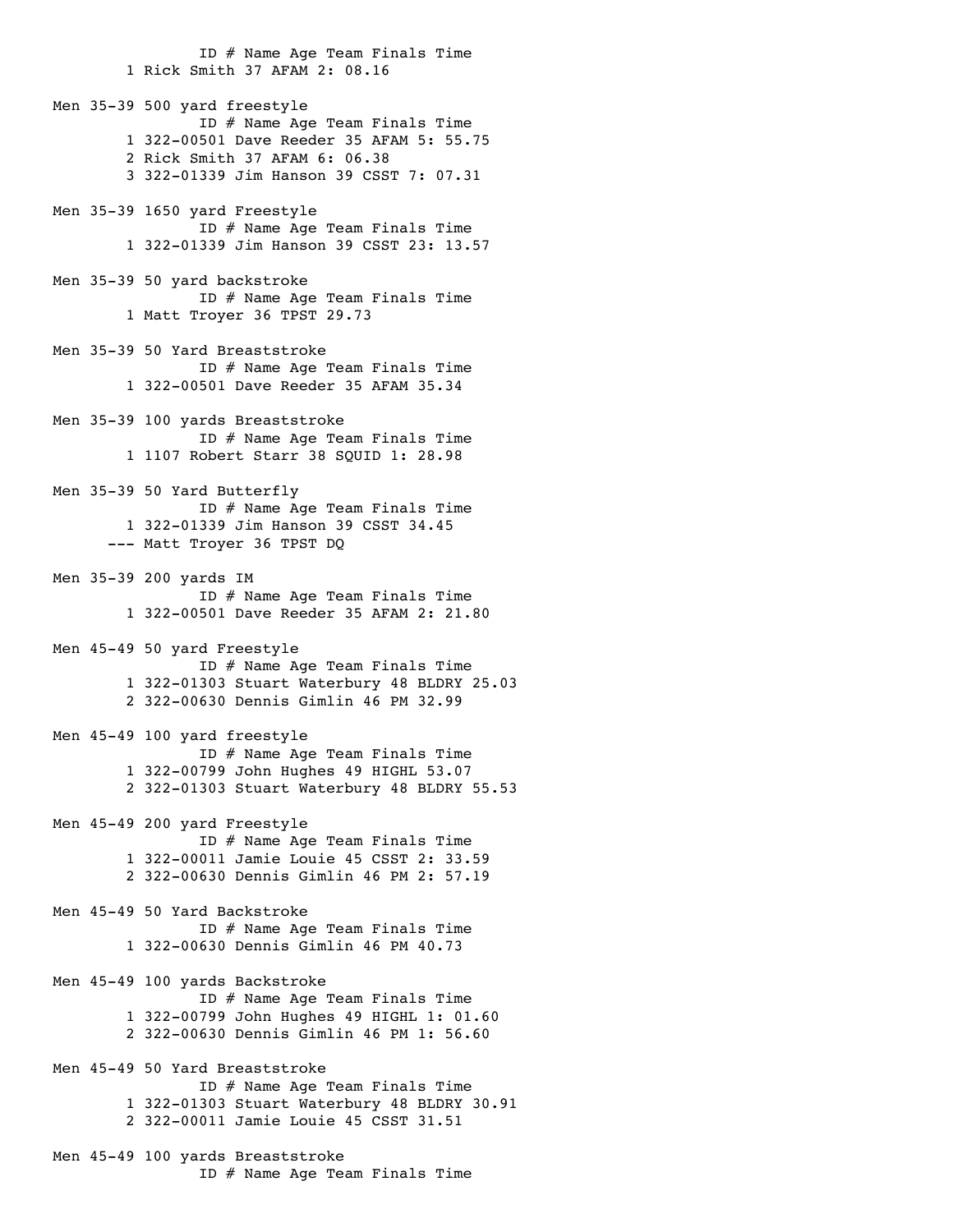1 322-01303 Stuart Waterbury 48 BLDRY 1: 08.54 2 322-00799 John Hughes 49 HIGHL 1: 16.52 Men 45-49 50 Yard Butterfly ID # Name Age Team Finals Time 1 322-00630 Dennis Gimlin 46 PM 42.49 Men 45-49 100 Yard Butterfly ID # Name Age Team Finals Time 1 322-00799 John Hughes 49 HIGHL 1: 00.03 Men 50-54 50 yard Freestyle ID # Name Age Team Finals Time 1 322-00255 Steven Silver 53 AUROR 26.94 2 322-00552 Keith Rucker 51 TPST 27.88 Men 50-54 100 yard Freestyle ID # Name Age Team Finals Time 1 322-00552 Keith Rucker 51 TPST 1: 05.53 Men 50-54 200 yard Freestyle ID # Name Age Team Finals Time 1 322-00552 Keith Rucker 51 TPST 2: 33.57 Men 50-54 500 yard Freestyle ID # Name Age Team Finals Time 1 322-00464 Michael Orendorff 51 PM 7: 13.74 Men 50-54 50 Yard Backstroke ID # Name Age Team Finals Time 1 322-00255 Steven Silver 53 AUROR 33.20 2 322-00464 Michael Orendorff 51 PM 38.95 Men 50-54 50 Yard Breaststroke ID # Name Age Team Finals Time 1 322-00255 Steven Silver 53 AUROR 37.70 --- 322-00552 Keith Rucker 51 TPST DQ Men 50-54 100 yards Breaststroke ID # Name Age Team Finals Time 1 322-00574 Kevin Curry 50 THORN 1: 22.08 Men 50-54 50 Yard Butterfly ID # Name Age Team Finals Time 1 322-00255 Steven Silver 53 AUROR 30.15 2 322-00574 Kevin Curry 50 THORN 30.87 3 322-00464 Michael Orendorff 51 PM 31.83 Men 50-54 200 yards IM ID # Name Age Team Finals Time 1 322-00574 Kevin Curry 50 THORN 2: 48.34 2 322-00464 Michael Orendorff 51 PM 2: 55.25 --- 322-00552 Keith Rucker 51 TPST DQ Men 55-59 50 yard Freestyle ID # Name Age Team Finals Time 1 322-01070 Cecil Townsend 55 PM 29.50 Men 55-59 100 yard Freestyle ID # Name Age Team Finals Time 1 322-01070 Cecil Townsend 55 PM 1: 06.21 Men 55-59 1650 yard Freestyle ID # Name Age Team Finals Time 1 322-01070 Cecil Townsend 55 PM 24: 06.06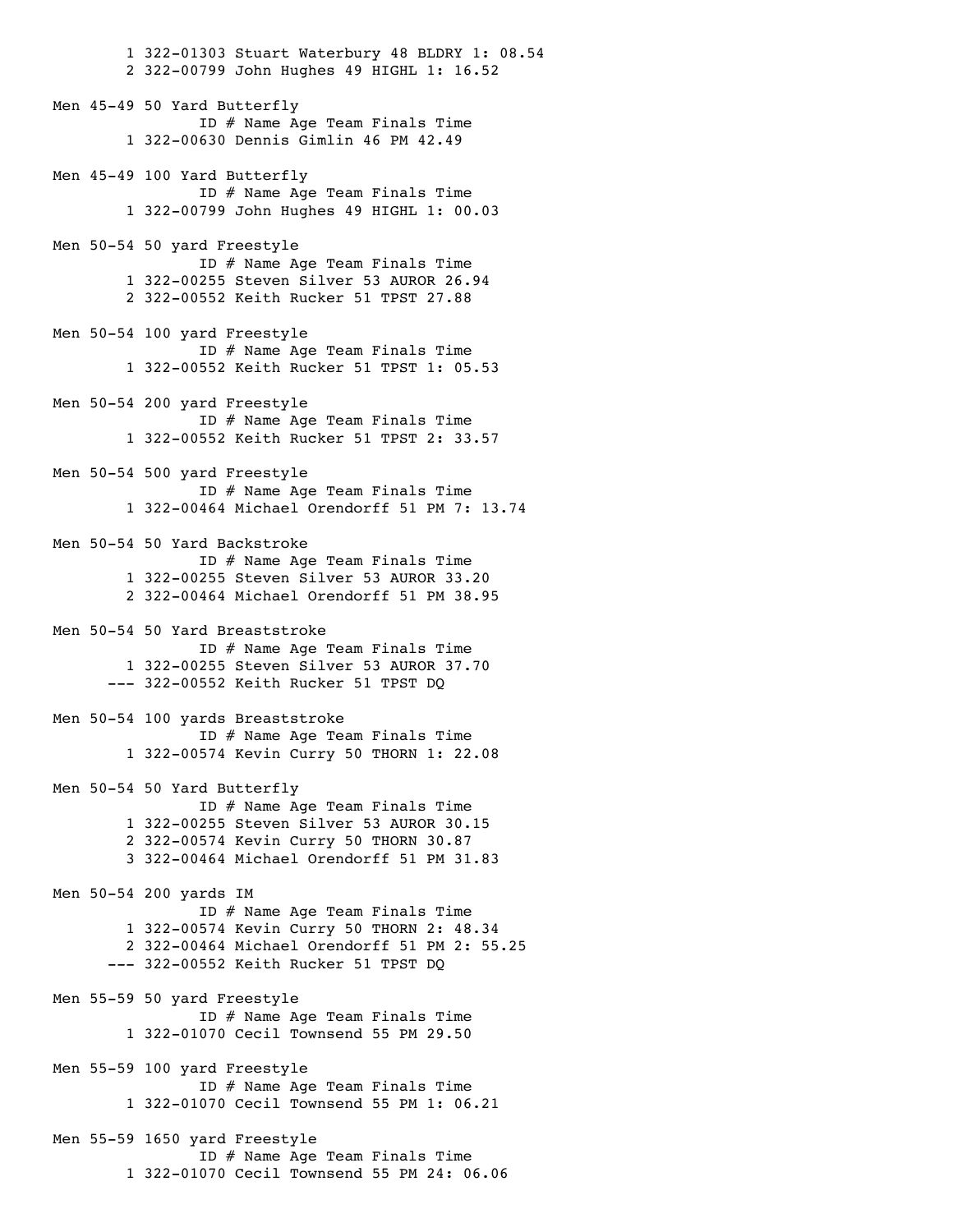2 Paul Johnson 56 UNAT 27: 59.64 Men 55-59 50 Yard Backstroke ID # Name Age Team Finals Time 1 322-01070 Cecil Townsend 55 PM 37.54 Men 55-59 50 yards Breaststroke ID # Name Age Team Finals Time 1 322-00268 Steve McDanal 59 JEFCO 43.55 Men 55-59 100 yards Breaststroke ID # Name Age Team Finals Time 1 322-00268 Steve McDanal 59 JEFCO 1: 44.21 Men 55-59 50 Yard Butterfly ID # Name Age Team Finals Time 1 322-00268 Steve McDanal 59 JEFCO 38.99 Men 55-59 200 yards IM ID # Name Age Team Finals Time 1 322-00268 Steve McDanal 59 JEFCO 3: 41.66 Men 65-69 100 yard Freestyle ID # Name Age Team Finals Time 1 322-00222 Bill King 69 JEFCO 1: 34.73 Men 65-69 200 yards Freestyle ID # Name Age Team Finals Time 1 322-00222 Bill King 69 JEFCO 2: 45.85 Men 65-69 500 yards Freestyle ID # Name Age Team Finals Time 1 322-00222 Bill King 69 JEFCO 7: 43.40 Men 75-79 50 yard Freestyle ID # Name Age Team Finals Time 1 322-00145 Wayne Field 76 CSST 47.24 Men 75-79 50 yards Breaststroke ID # Name Age Team Finals Time 1 322-00145 Wayne Field 76 CSST 1: 01.95 Men 75-79 50 Yard Butterfly ID # Name Age Team Finals Time 1 322-00145 Wayne Field 76 CSST 1: 11.08 Men 80-84 50 yard Freestyle ID # Name Age Team Finals Time 1 322-00052 Richard Wood 81 AUROR 47.23 Men 80-84 100 yard Freestyle ID # Name Age Team Finals Time 1 322-00052 Richard Wood 81 AUROR 1: 54.00 Men 80-84 200 yards Freestyle ID # Name Age Team Finals Time 1 322-00052 Richard Wood 81 AUROR 4: 09.91 Men 80-84 50 Yard Backstroke ID # Name Age Team Finals Time 1 322-00052 Richard Wood 81 AUROR 54.59 Men 80-84 100 yards Backstroke ID # Name Age Team Finals Time 1 322-00052 Richard Wood 81 AUROR 1: 57.32